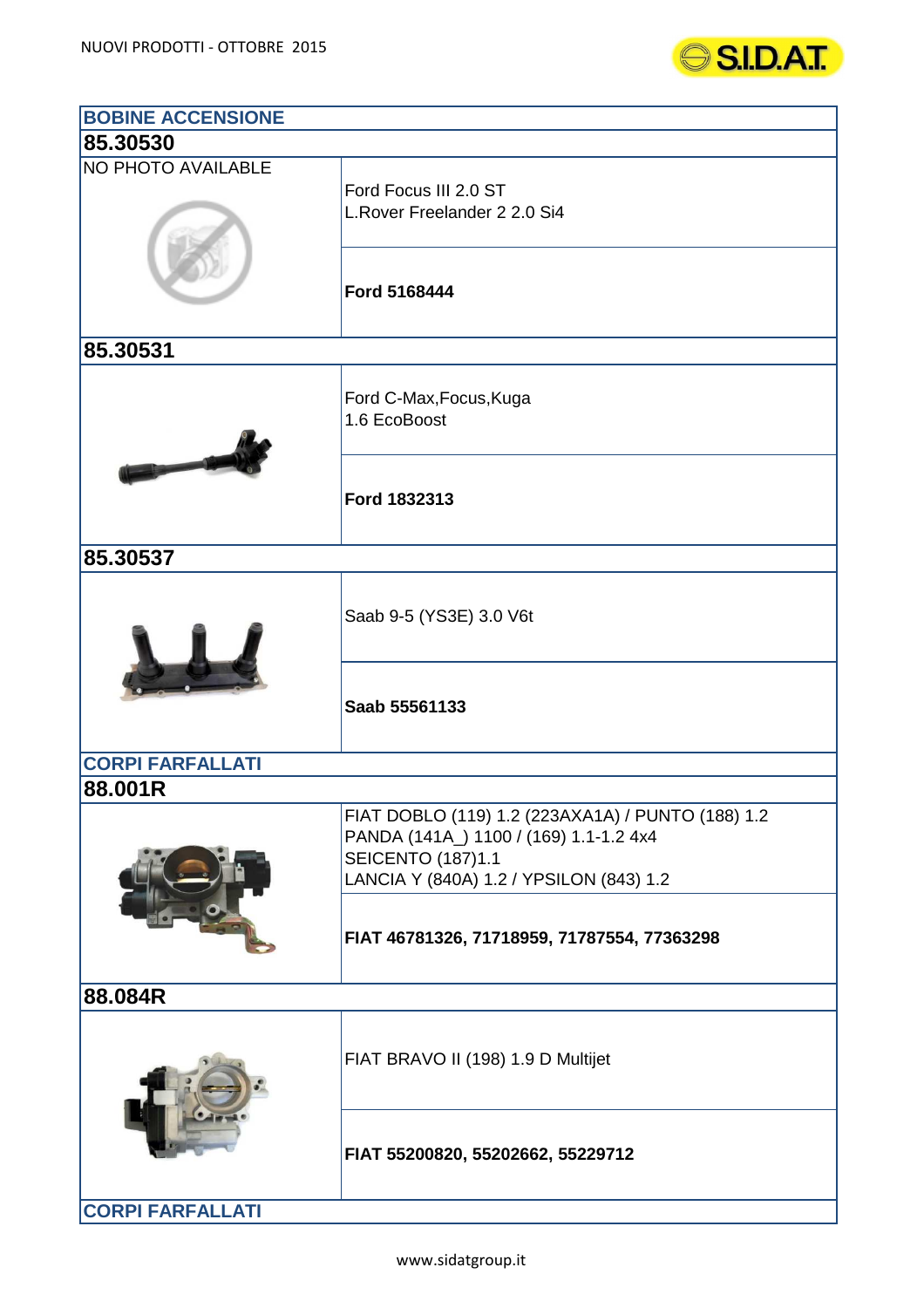

| 88.090R                 |                                                                                                                                                                                                                                         |
|-------------------------|-----------------------------------------------------------------------------------------------------------------------------------------------------------------------------------------------------------------------------------------|
|                         | ALFA ROMEO 159 (939) 1.9 JTDM 16V<br>FIAT CROMA (194) 1.9 D Multijet<br>OPEL ASTRA H (L48) 1.9 CDTI / SIGNUM 2.0 DTI<br>VECTRA C / C GTS 1.9 CDTI / SAAB 9-5 (YS3E) 1.9 TiD<br>FIAT 55186521, 55196350, 55199971<br><b>OPEL 5828246</b> |
| 88.141R                 |                                                                                                                                                                                                                                         |
|                         | ALFA ROMEO 147 (937) 1.9 JTD / 156 (932) / 166 (936)<br>FIAT BRAVA (182) / BRAVO I (182) / MAREA (185)<br>LANCIA LYBRA (839AX) / THESIS (841AX)                                                                                         |
|                         | <b>ALFA ROMEO 71793582</b><br>FIAT 46767692, 46767695, 46791356, 46817372,<br>46817373, 55222587, 73503063                                                                                                                              |
| 88.196R                 |                                                                                                                                                                                                                                         |
|                         | OPEL AGILA (A) (H00) 1.0 12V-1.2 16V<br>ASTRA G Caravan (F35_) / CC (F48_, F08_) /<br>Stufenheck (F69_)1.2 16V<br>CORSA C (F08, F68) 1.0<br>Opel 825243, 9157512<br>Bosch 0280750044                                                    |
| 88.220                  |                                                                                                                                                                                                                                         |
|                         | Opel Astra J 1.7 CDTI                                                                                                                                                                                                                   |
|                         | <b>Opel 825021</b>                                                                                                                                                                                                                      |
| 88.221R                 |                                                                                                                                                                                                                                         |
|                         | FORD B-MAX (JK) 1.4-1.4 LPG<br>FIESTA VI 1.25-1.4-1.4 LPG<br><b>FOCUS II (DA_) 1.4</b><br>FUSION (JU_) 1.25-1.4-1.4 LPG-1.6                                                                                                             |
|                         | Ford 1538498, 1745465<br>Bosch 0280750533                                                                                                                                                                                               |
| <b>CORPI FARFALLATI</b> |                                                                                                                                                                                                                                         |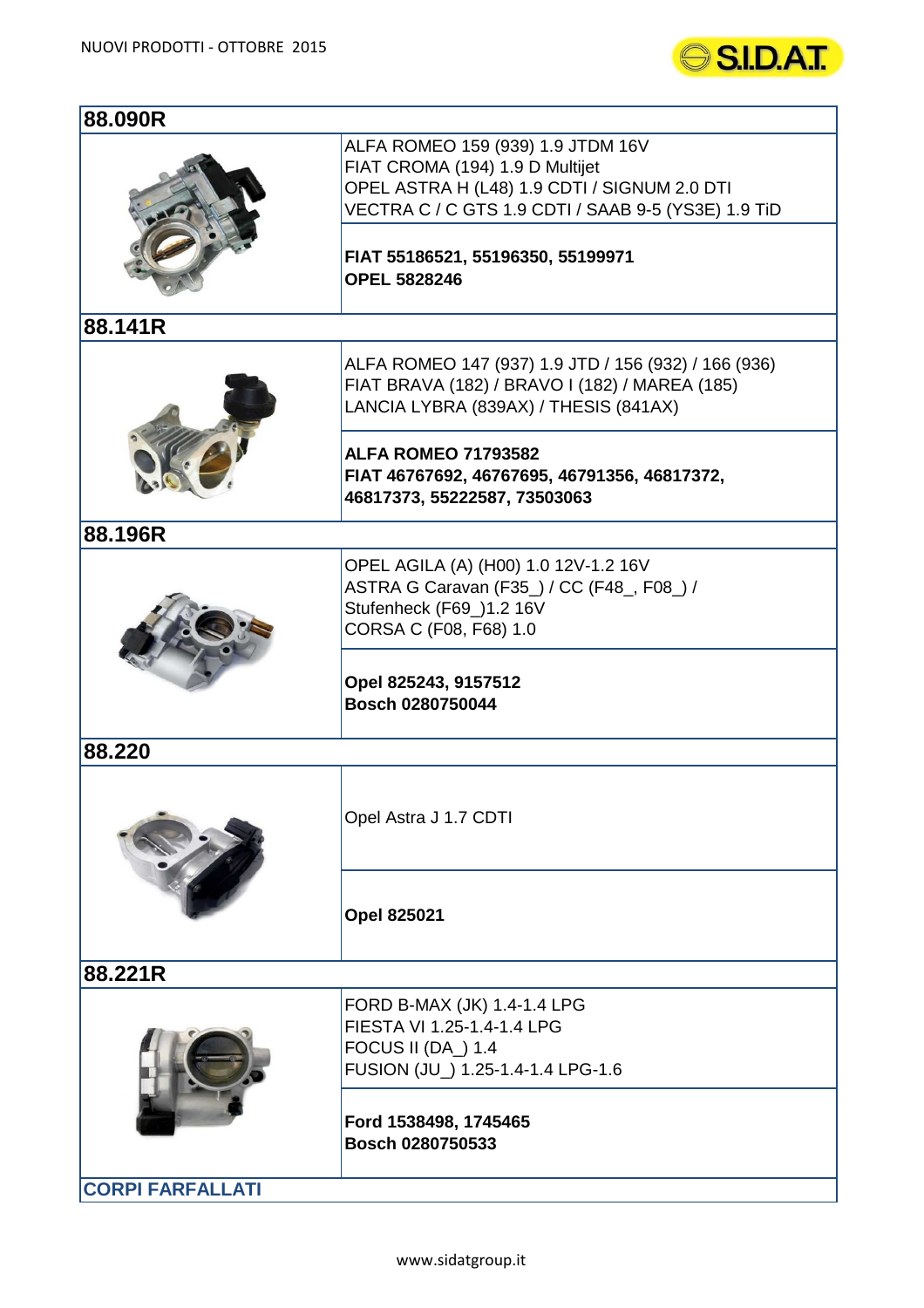

| 88.224                  |                                                                                                                                                                                          |  |
|-------------------------|------------------------------------------------------------------------------------------------------------------------------------------------------------------------------------------|--|
|                         | BMW 1 (F20) 116 i<br>Mini (F55) One                                                                                                                                                      |  |
|                         | BMW 13547618838                                                                                                                                                                          |  |
| 88.250R                 |                                                                                                                                                                                          |  |
|                         | SMART (MCC) CABRIO (450) 0.6-0.7<br>CITY-COUPE (450) 0.6-0.7 / CROSSBLADE (450) 0.6<br>FORTWO Cabrio (450) 0.7 / FORTWO Coupe (450) 0.7<br>ROADSTER (452) 0.7 / ROADSTER Coupe (452) 0.7 |  |
|                         | SMART (MCC) 0003094V004, 0003094V006,<br>0003094V007, A0003094V004, A0003094V006,<br>A0003094V007                                                                                        |  |
| 88.251R                 |                                                                                                                                                                                          |  |
|                         | FORD C-MAX II 1.6 / FIESTA VI 1.0 EcoBoost-1.6 Ti / FOCUS<br>III 1.6 / GALAXY (WA6) 1.8 TDCi /<br>MONDEO IV (BA7) 1.6 Ti /<br>S-MAX (WA6) 2.0-2.0 Flexifuel-2.5 ST                       |  |
|                         | Ford 1716693                                                                                                                                                                             |  |
| <b>ELETTROINIETTORE</b> |                                                                                                                                                                                          |  |
| 81.419                  |                                                                                                                                                                                          |  |
|                         | Chevrolet Cruze, Orlando 1.8                                                                                                                                                             |  |
|                         | Opel 55353803<br><b>VDO A2C59516770</b>                                                                                                                                                  |  |
| <b>POMPE CARBURANTE</b> |                                                                                                                                                                                          |  |
| 70195                   |                                                                                                                                                                                          |  |
|                         | Perkins, Massey Ferguson                                                                                                                                                                 |  |
|                         | <b>Massey Ferguson 4132A014</b><br><b>Perkins 17/927800</b>                                                                                                                              |  |
| <b>POMPE CARBURANTE</b> |                                                                                                                                                                                          |  |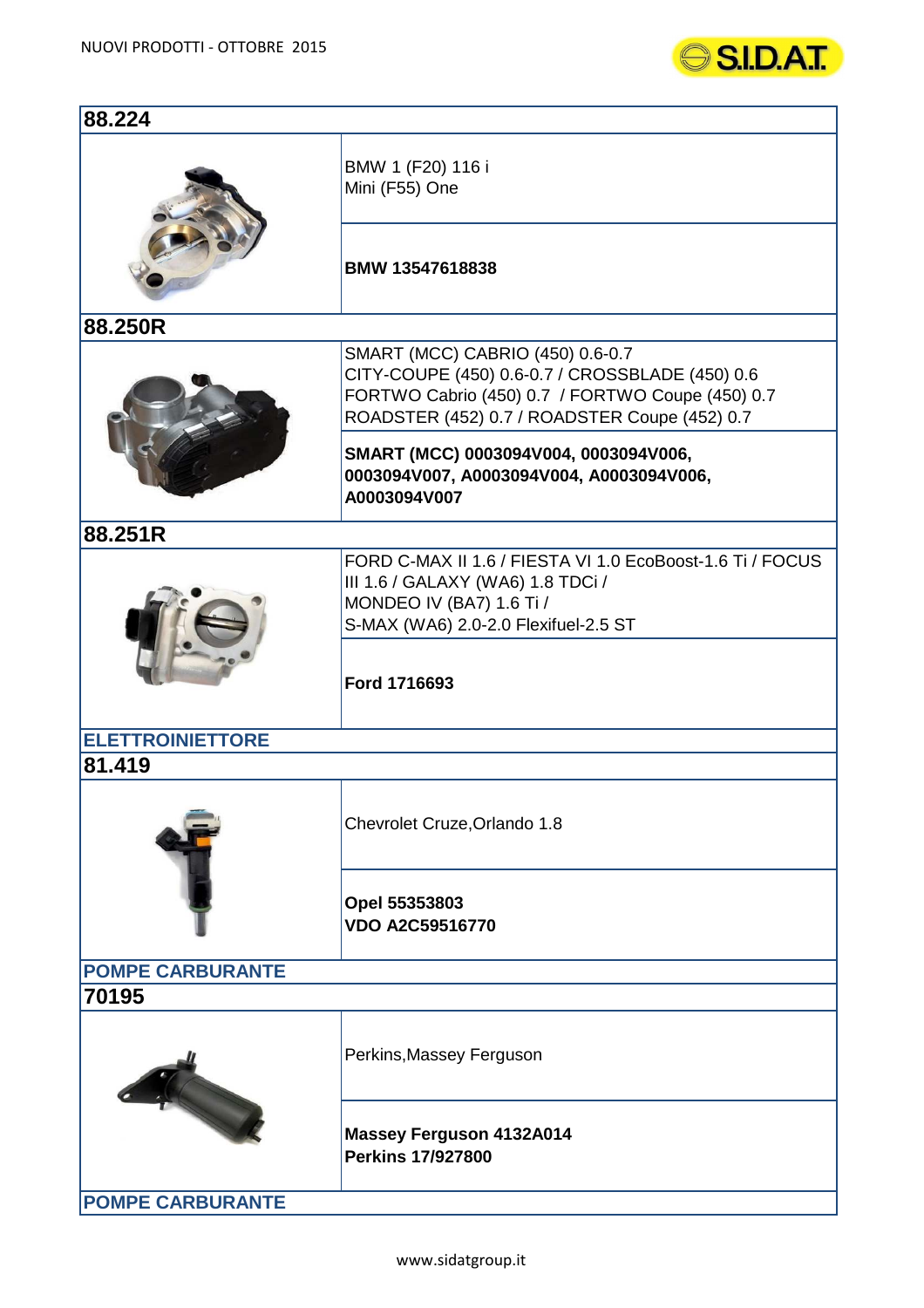

| 70196                                |                                      |  |
|--------------------------------------|--------------------------------------|--|
|                                      | Caterpillar, Massey Ferguson         |  |
|                                      | Caterpillar 4132A015                 |  |
| <b>INDICATORE LIVELLO</b>            |                                      |  |
| 71294                                |                                      |  |
|                                      | HYUNDAI ACCENT III (MC) 1.5 CRDi GLS |  |
|                                      | <b>HYUNDAI 311101G800</b>            |  |
| <b>IMP. ALIMENTAZIONE CARBURANTE</b> |                                      |  |
| 72885                                |                                      |  |
|                                      | Fiat Panda (169)<br>1.2 4x4/N.Power  |  |
|                                      | Fiat 51806987                        |  |
| <b>MISURATORI MASSA ARIA</b>         |                                      |  |
| 38.960                               |                                      |  |
|                                      | Hyundai Sonata V 2.0,2.4             |  |
|                                      | Hyundai 2816425000                   |  |
| <b>KIT</b>                           |                                      |  |
| 84.2035                              |                                      |  |
| O <sup>o</sup>                       | <b>KIT BRC GENIUS MAX</b>            |  |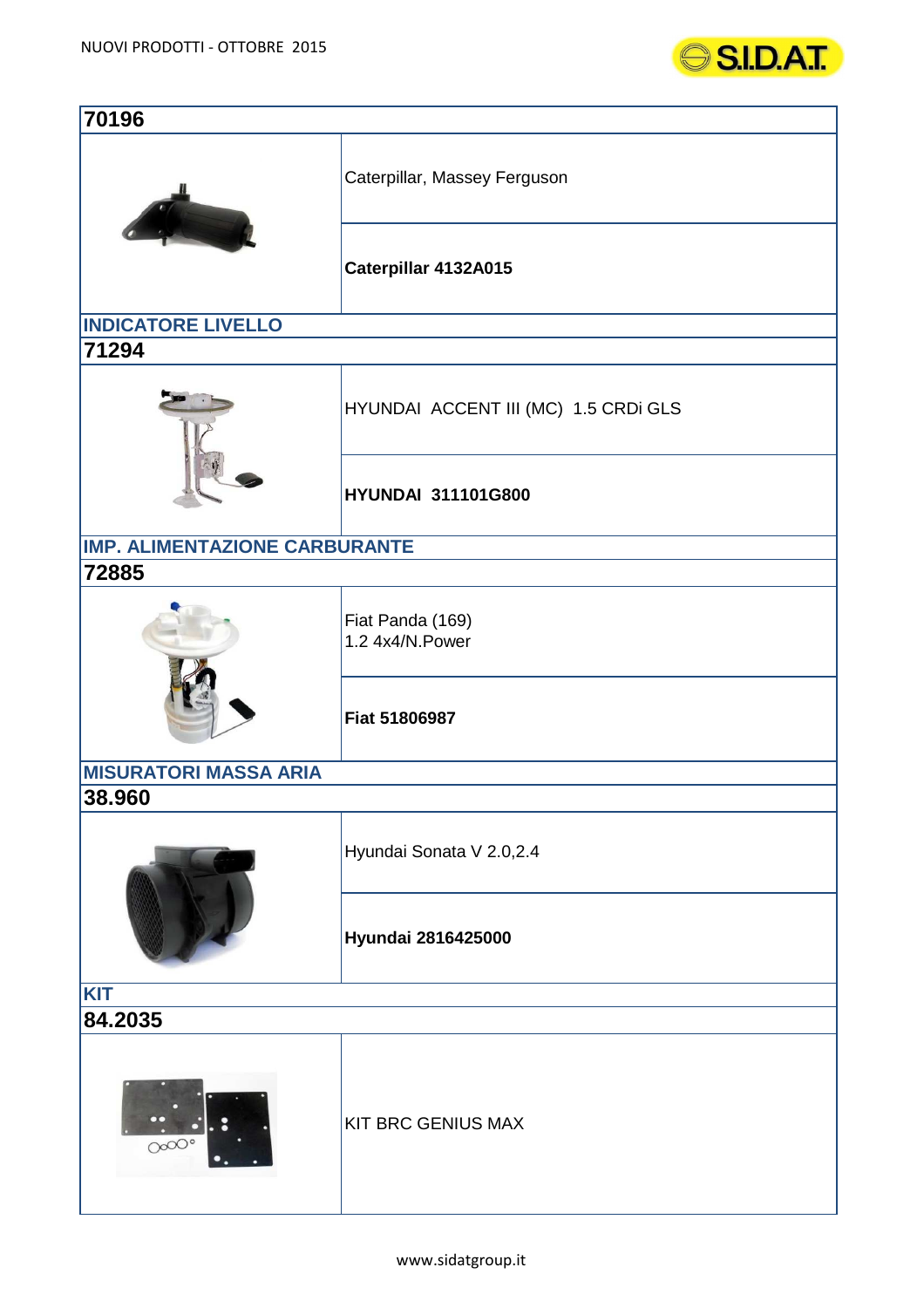

| 84.2036                      |                                |
|------------------------------|--------------------------------|
|                              | KIT Landi LI02, LI03           |
| 84.2037                      |                                |
| 0000008800                   | <b>KIT Landi IG1</b>           |
| 84.2038                      |                                |
| $^{\circ}$<br>6 <sub>1</sub> | KIT Lo-Gas 7RI00002 Electronic |
| 84.2039                      |                                |
|                              | KIT OMVL CPR-LPG Ulisse        |
| <b>KIT</b><br>84.2040        |                                |
|                              | <b>KIT Tomasetto AT07</b>      |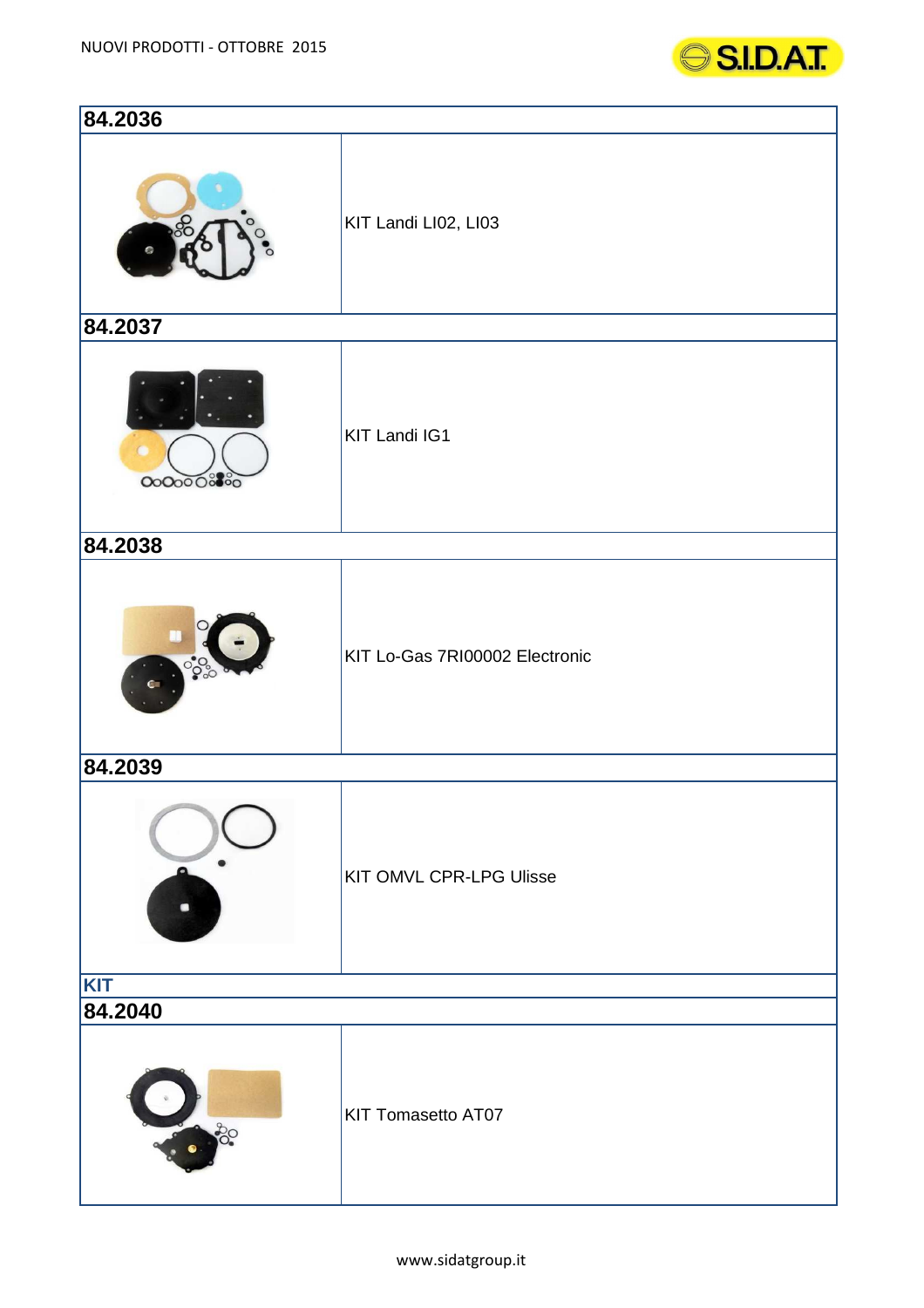

| 84.2041                   |                                         |  |
|---------------------------|-----------------------------------------|--|
|                           | KIT KME Red.1                           |  |
| 84.2043                   |                                         |  |
|                           | KIT Vialle D4-F4                        |  |
| <b>RAIL COMPLETO</b>      |                                         |  |
| 84.2044                   |                                         |  |
|                           | Rail completo Landi gpl<br><b>VERDE</b> |  |
|                           | Landi Renzo 238210001                   |  |
| 84.2045                   |                                         |  |
|                           | Rail completo Landi gpl<br><b>NERO</b>  |  |
|                           | Landi Renzo 238200001                   |  |
| RACCORDO RECUPERO GASOLIO |                                         |  |
| 81.426                    |                                         |  |
|                           | Kit raccordino ISUZU                    |  |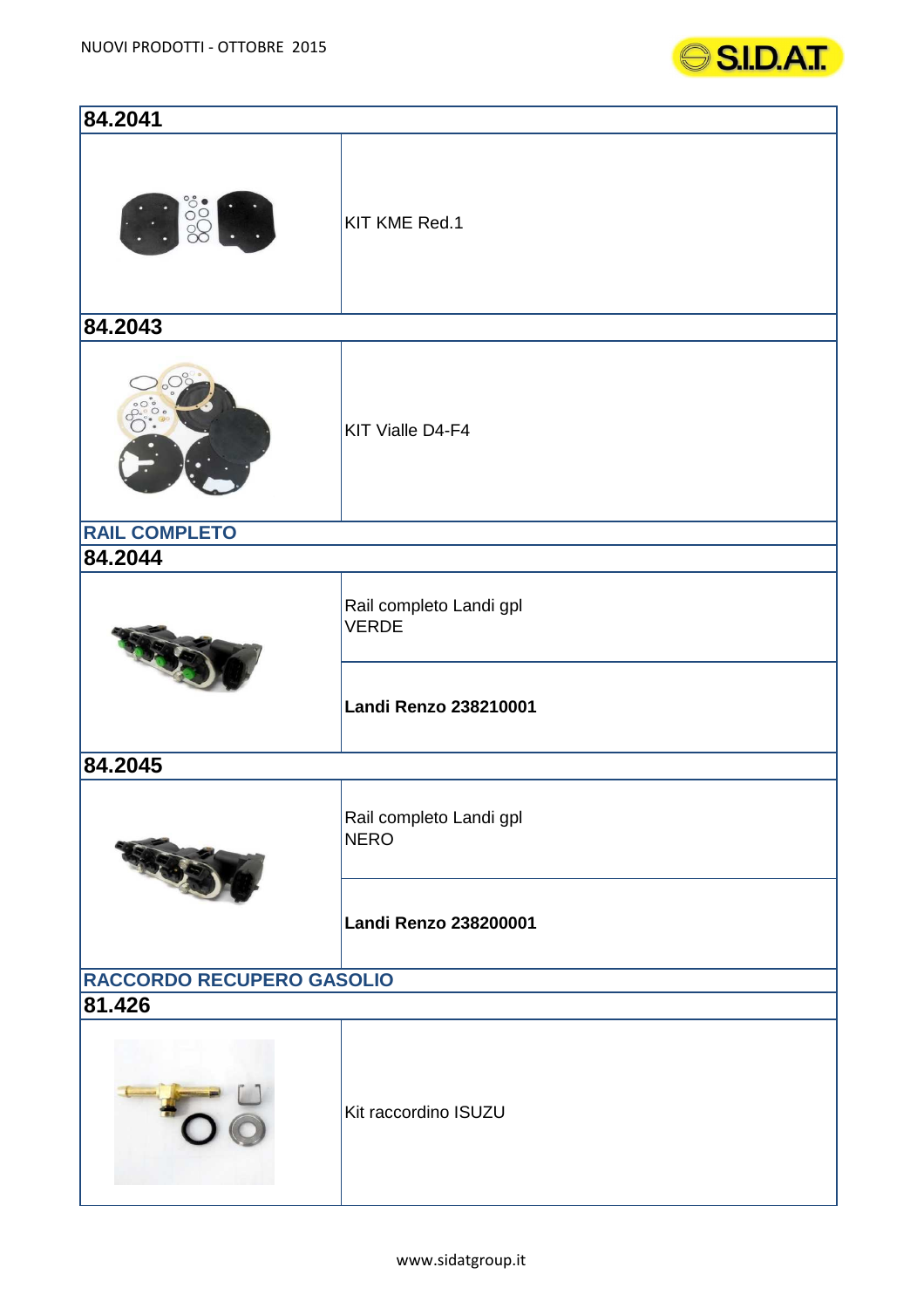

| 81.427                    |                      |  |
|---------------------------|----------------------|--|
|                           | Kit raccordino ISUZU |  |
| 81.428                    |                      |  |
|                           | Siemens 1 VIA a L    |  |
| 81.429                    |                      |  |
|                           | Siemens 2 VIE        |  |
| 81.430                    |                      |  |
|                           | Siemens 2 VIE a T    |  |
| RACCORDO RECUPERO GASOLIO |                      |  |
| 81.431                    |                      |  |
|                           | Siemens 2 VIE a V    |  |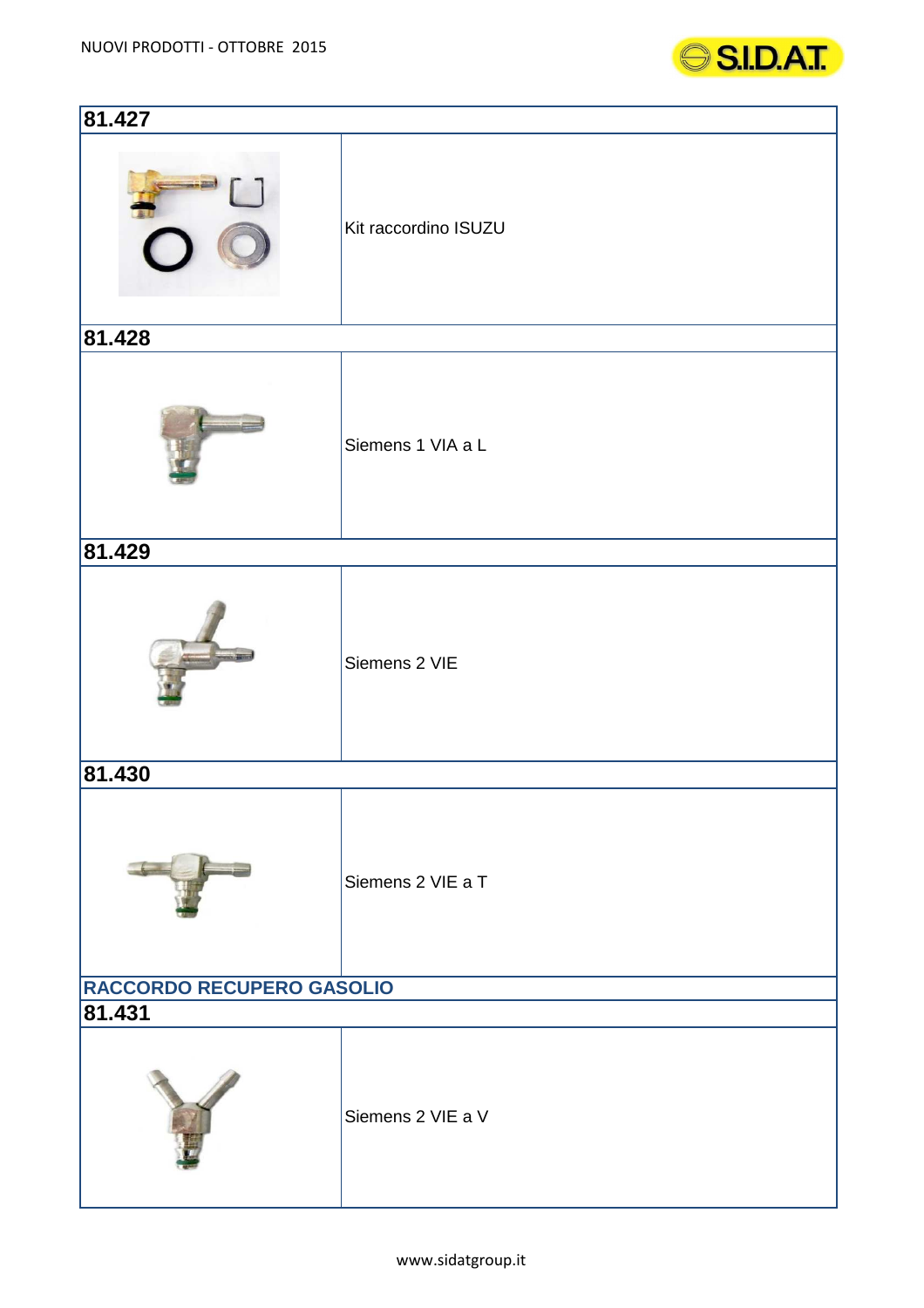

| 81.432                        |                                                |  |
|-------------------------------|------------------------------------------------|--|
|                               | Siemens 2 VIE                                  |  |
| <b>POMPA VUOTO</b>            |                                                |  |
| 89.259                        |                                                |  |
|                               | Kia Sorento                                    |  |
|                               | Kia 288104A400                                 |  |
| POMPA ACQUA PULIZIA CRISTALLI |                                                |  |
| 5.5100                        |                                                |  |
|                               | Ford Fiesta III<br>Mondeo II, Transit          |  |
|                               | Ford 1637624                                   |  |
| <b>SENSORE ALBERO A CAMME</b> |                                                |  |
| 83.3213                       |                                                |  |
|                               | <b>Chevrolet Cruze</b><br>Opel Astra J 1.6,1.8 |  |
|                               | Opel 6235752<br><b>Chevrolet 55565709</b>      |  |
| <b>SENSORI DI PRESSIONE</b>   |                                                |  |
| 84.441                        |                                                |  |
|                               | BMW, PSA                                       |  |
|                               | BMW 13627599907<br><b>PSA 1922W0</b>           |  |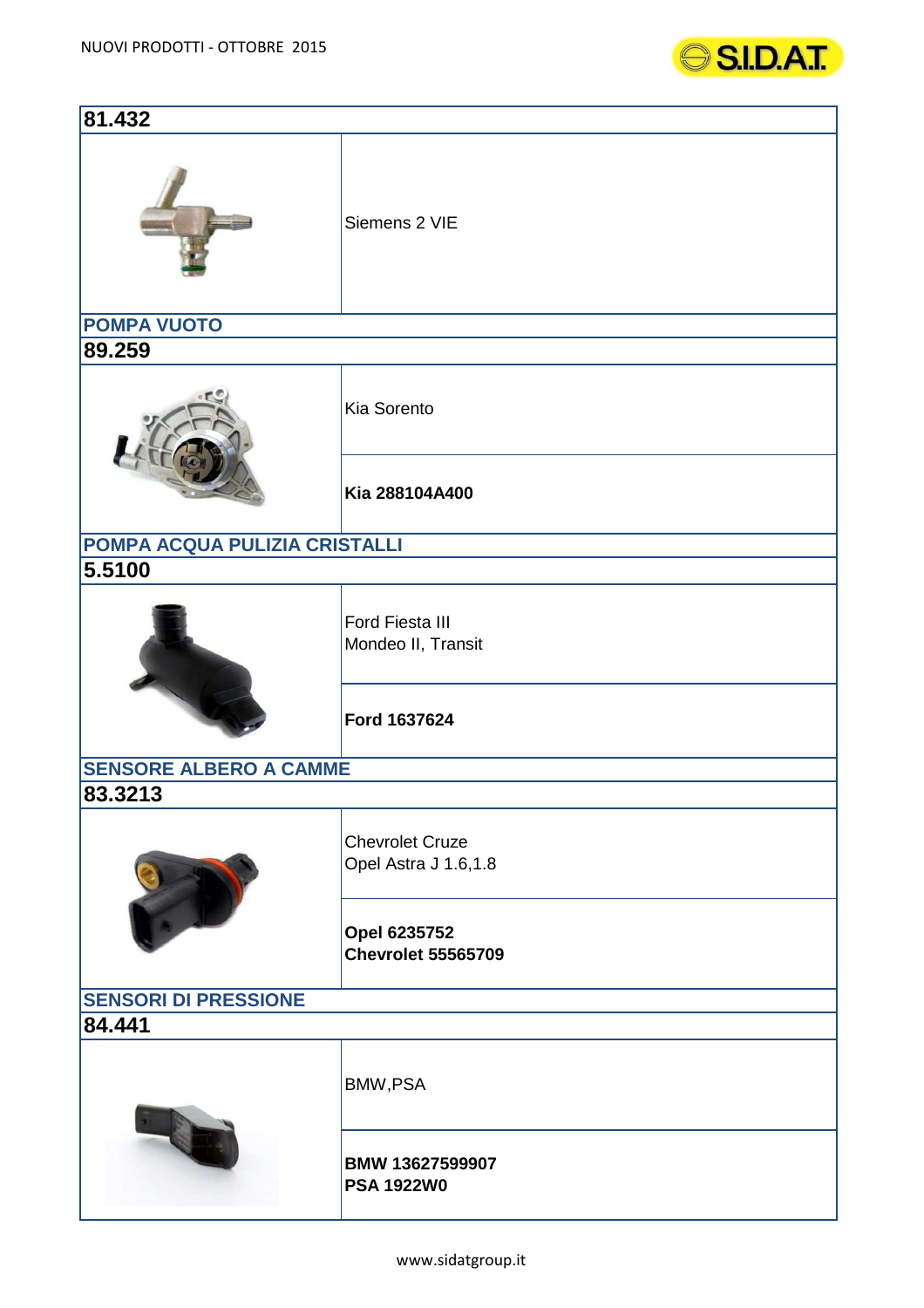

| 84.470                                   |                                               |  |
|------------------------------------------|-----------------------------------------------|--|
|                                          | Mazda 2 (DE) 1.3<br>3 (BL) 1.6 MZR            |  |
|                                          | <b>Mazda ZJ2018211</b>                        |  |
| 84.489                                   |                                               |  |
| NO PHOTO AVAILABLE                       | Toyota Yaris 1.4 D-4D<br>Mini R50, R53) One D |  |
|                                          | Toyota 8942012220<br>Mini 13627801387         |  |
| 84.490                                   |                                               |  |
|                                          | Toyota RAV4 III 2.2 D-4D<br>Yaris 1.4 D-4D    |  |
|                                          | Toyota 8942120200                             |  |
| 84.491                                   |                                               |  |
|                                          | Subaru Legacy IV 3.0 R<br>Toyota Yaris 1.3    |  |
|                                          | Toyota 8942126030<br><b>Subaru 22012AA200</b> |  |
| <b>SENSORE ALTA PRESSIONE CARBURANTE</b> |                                               |  |
| 81.403                                   |                                               |  |
| NO PHOTO AVAILABLE                       | Renault Megane II 1.5 dCi                     |  |
|                                          | <b>Renault 8200579287</b><br>Siemens 5WS40208 |  |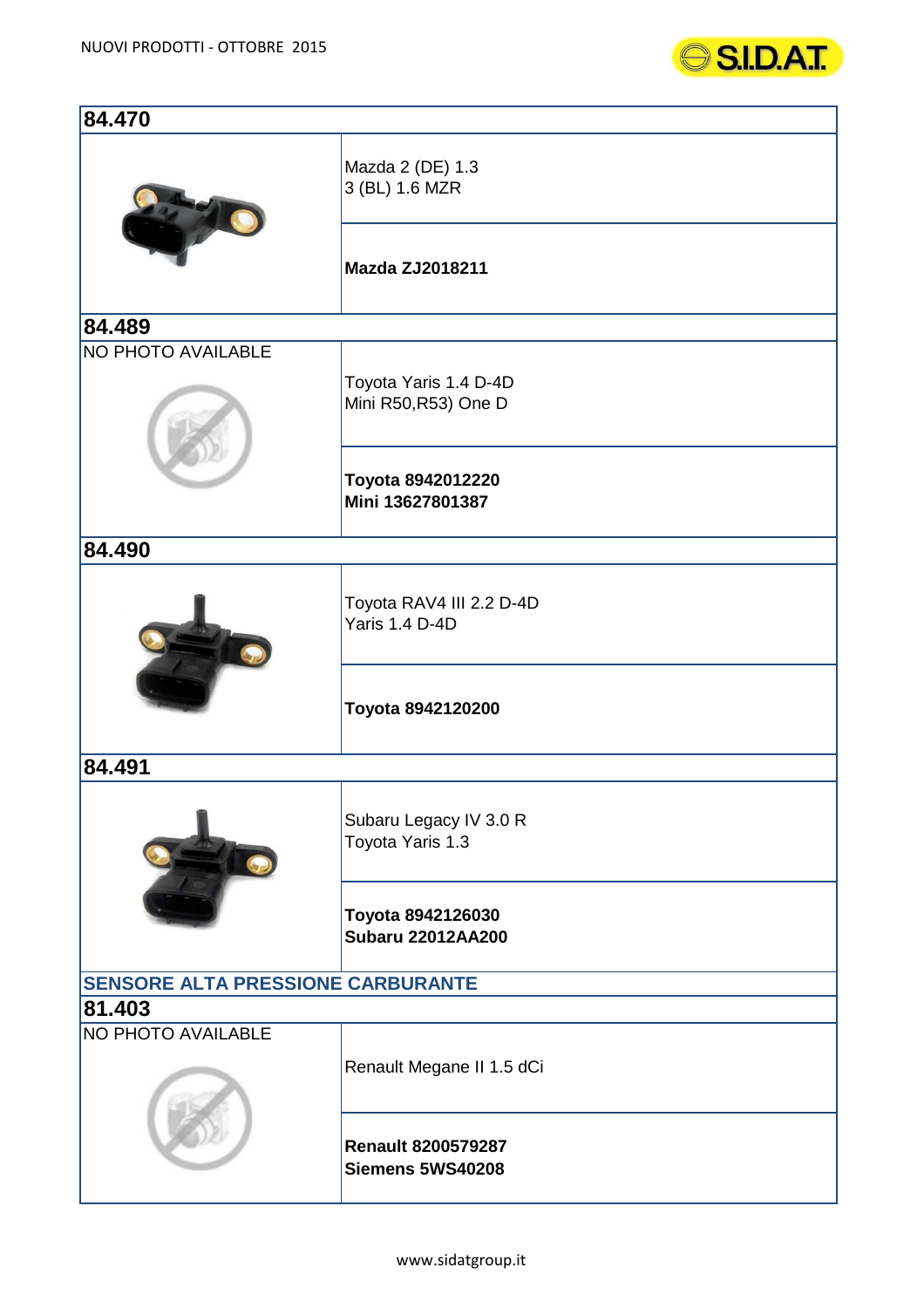

| SENSORI DI PRESSIONE GAS DI SCARICO         |                                                |  |
|---------------------------------------------|------------------------------------------------|--|
| 84.439                                      |                                                |  |
|                                             | Mercedes A 180 CDI (W176)<br>Sprinter (906)    |  |
|                                             | <b>Mercedes 6429050200</b>                     |  |
| 84.440                                      |                                                |  |
|                                             | Volvo V40, XC70 II D4                          |  |
|                                             | <b>Volvo 31370160</b>                          |  |
| <b>SENSORE PRESSIONE CARBURANTE</b>         |                                                |  |
| 81.415                                      |                                                |  |
|                                             | Peugeot Citroen 1.4 /1.6 Hdi                   |  |
|                                             | PSA 9670076780                                 |  |
| <b>SENSORE TEMPERATURA DEL REFRIGERANTE</b> |                                                |  |
| 82.329                                      |                                                |  |
|                                             | Audi A3 (8V1), VW Golf VII<br>1.6,2.0 TDI      |  |
|                                             | VAG 04E919501B                                 |  |
| <b>SENSORI TEMPERATURA GAS DI SCARICO</b>   |                                                |  |
| 82.148                                      |                                                |  |
|                                             | Chevrolet Captiva 2.0D<br>Opel Antara 2.0 CDTI |  |
|                                             | Opel 4803538<br><b>Chevrolet 96436268</b>      |  |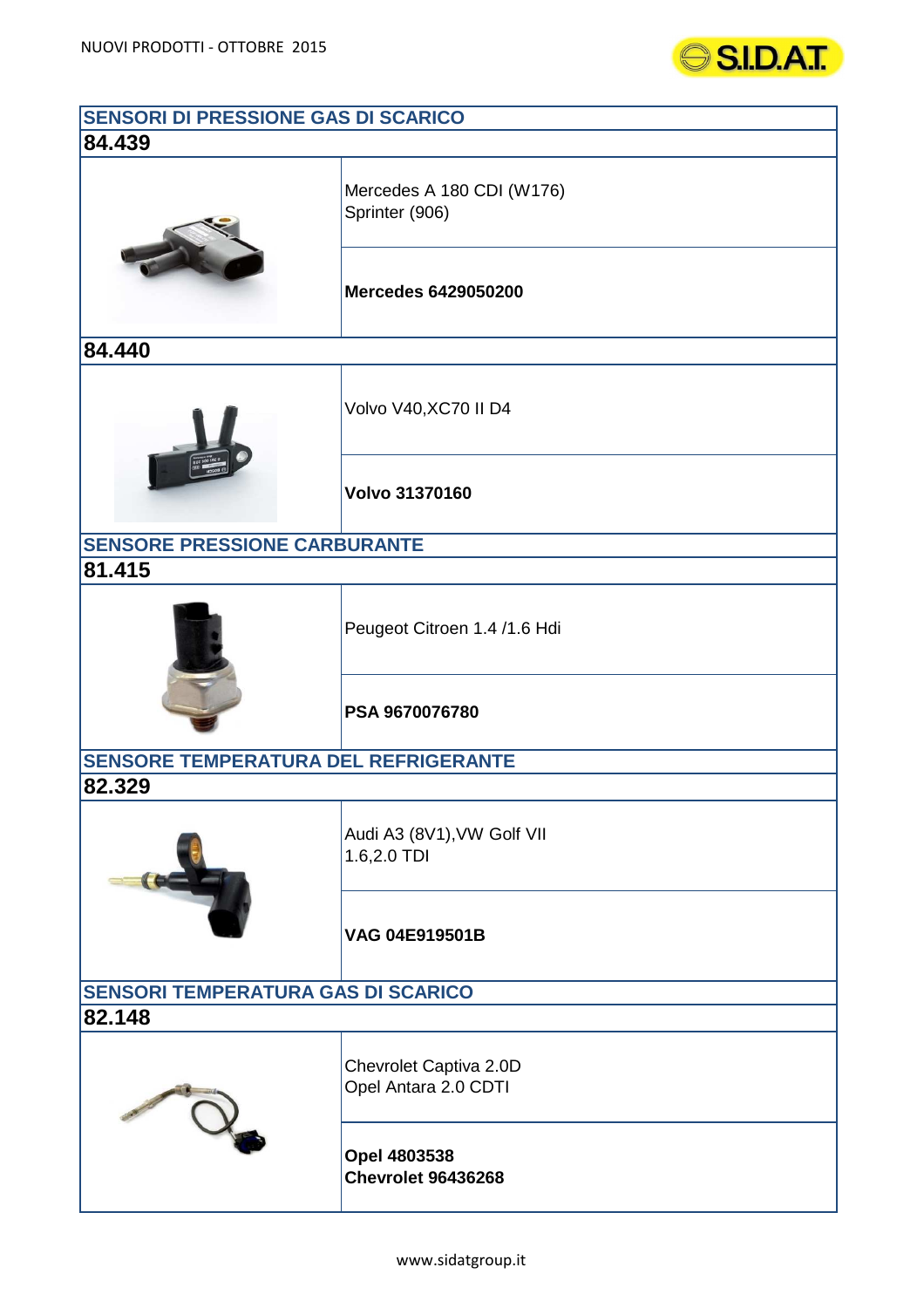

| 82.149                                         |                                                      |  |
|------------------------------------------------|------------------------------------------------------|--|
|                                                | Chevrolet Captiva 2.0D<br>Opel Antara 2.0 CDTI       |  |
|                                                | Opel 4803539<br><b>Chevrolet 96436269</b>            |  |
| <b>SENSORE DI DETONAZIONE</b>                  |                                                      |  |
| 83.3243                                        |                                                      |  |
|                                                | <b>Chrysler Sebring</b><br>Mitsubishi Carisma        |  |
|                                                | Mitsubishi MD304933                                  |  |
| <b>SENSORE DI DISTANZA PERCORSA (ODOMETRO)</b> |                                                      |  |
| 83.3098                                        |                                                      |  |
|                                                | Audi A3 (8L1)<br><b>VW Golf IV</b>                   |  |
|                                                | VAG 191919149E                                       |  |
| <b>SENRORI GIRI PER CAMBIO AUTOMATICO</b>      |                                                      |  |
| 83.3187                                        |                                                      |  |
|                                                | Opel Signum<br>Saab 9-5 (YS3E) 2.0 Turbo             |  |
|                                                | Opel 1235276<br>Saab 93191689                        |  |
| <b>SENRORI GIRI PER CAMBIO AUTOMATICO</b>      |                                                      |  |
| 83.3198                                        |                                                      |  |
|                                                | Toyota Corolla (E10) 1.6<br><b>RAV 4 II 2.0 VVTi</b> |  |
|                                                | Toyota 8318112040                                    |  |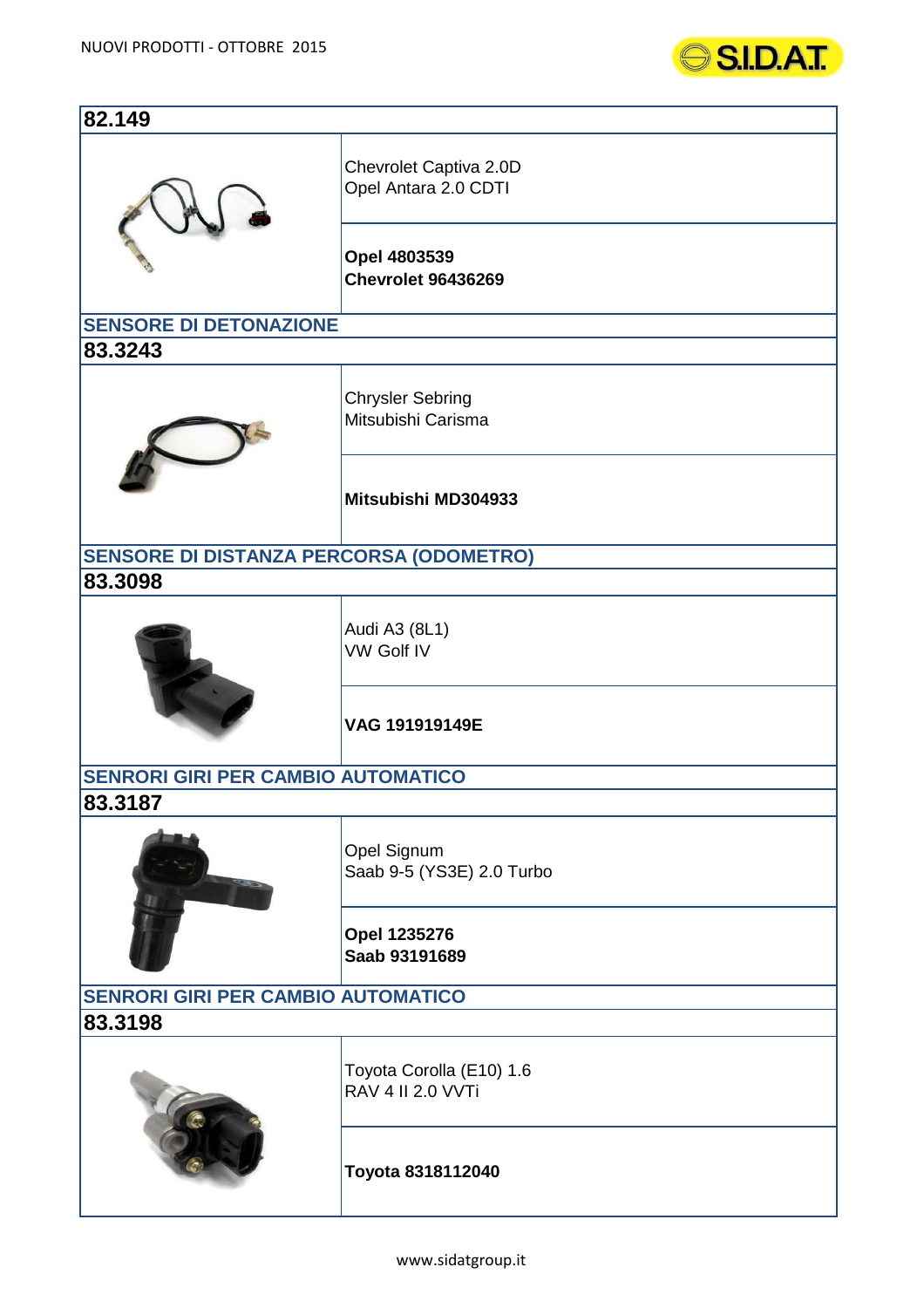

| 83.3236                         |                                                  |  |
|---------------------------------|--------------------------------------------------|--|
|                                 | Fiat, Mitsubishi<br>Nissan, Renault              |  |
|                                 | <b>Fiat 9948812</b><br><b>Renault 7701065844</b> |  |
| <b>SENSORI VELOCITA VEICOLO</b> |                                                  |  |
| 83.3125                         |                                                  |  |
|                                 | Honda City<br>Jazz II 1.3,1.5                    |  |
|                                 | <b>Honda 78410SAA003</b>                         |  |
| 83.3158                         |                                                  |  |
|                                 | Kia Sportage (JE, KM)                            |  |
|                                 | Kia 4362139700                                   |  |
| 83.3161                         |                                                  |  |
|                                 | Hyundai ix35<br>Kia Sportage 2.0 CRDi            |  |
|                                 | Hyundai 4363024800                               |  |
| <b>SENSORI VELOCITA VEICOLO</b> |                                                  |  |
| 83.3186                         |                                                  |  |
|                                 | Opel Movano, Vivaro 2.5 CDTI                     |  |
|                                 | <b>Opel 4500692</b>                              |  |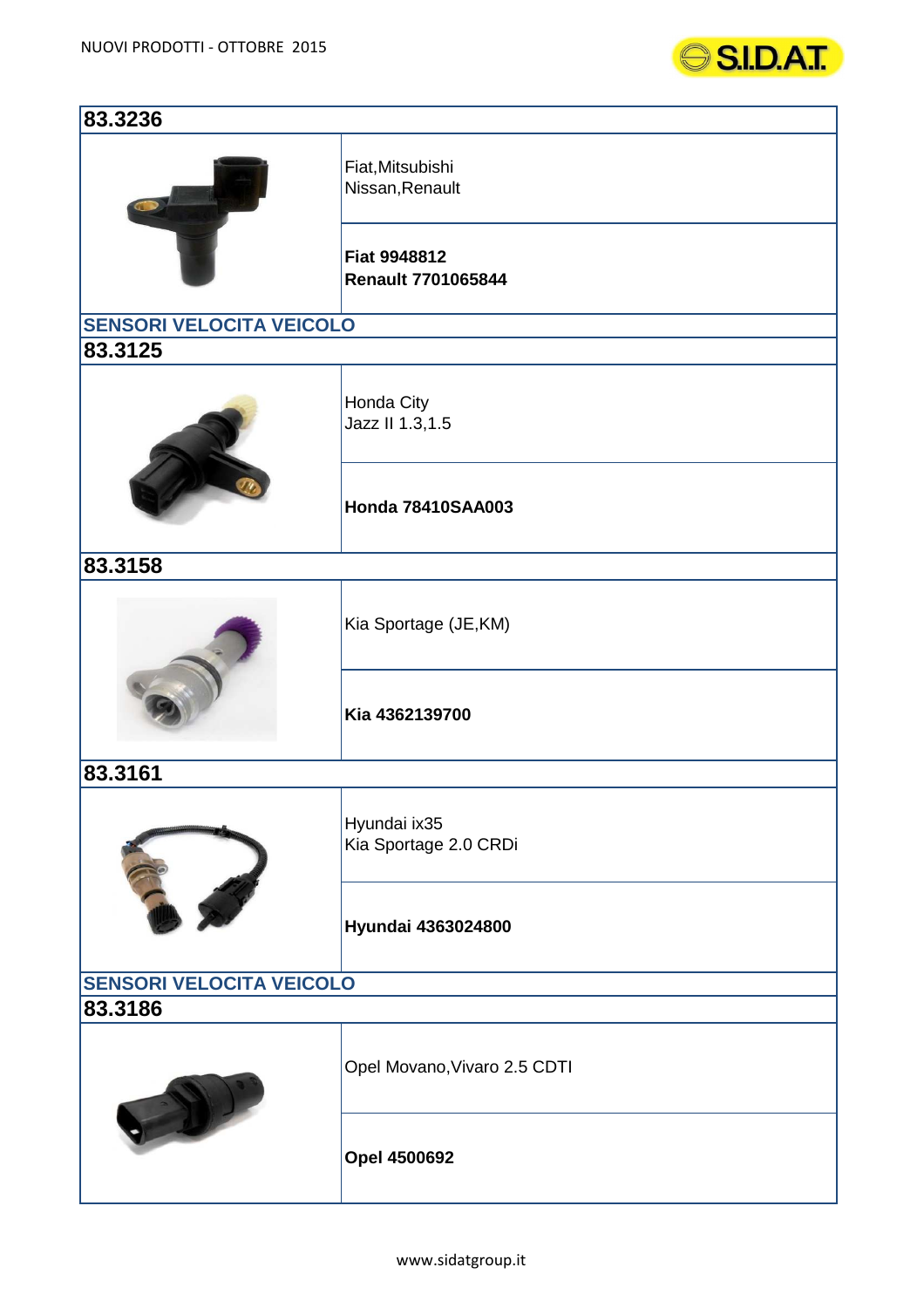

| 83.3210                       |                                                                                                                                                               |  |
|-------------------------------|---------------------------------------------------------------------------------------------------------------------------------------------------------------|--|
|                               | <b>LIFAN GROUP</b>                                                                                                                                            |  |
|                               | <b>LIFAN LF479Q53802100A</b>                                                                                                                                  |  |
| 83.3239                       |                                                                                                                                                               |  |
|                               | <b>LIFAN GROUP</b>                                                                                                                                            |  |
|                               | LIFAN LF481Q33802100C                                                                                                                                         |  |
| 83.3240                       |                                                                                                                                                               |  |
|                               | <b>LIFAN GROUP</b>                                                                                                                                            |  |
|                               | <b>LIFAN LF465Q5A3802100A</b>                                                                                                                                 |  |
| <b>SONDA LAMBDA</b>           |                                                                                                                                                               |  |
| 90472                         |                                                                                                                                                               |  |
|                               | Renault Clio IV 1.5 dCi<br>Nissan Qashqai 1.6 dCi                                                                                                             |  |
|                               | <b>Renault 22 6A 472 92R</b><br>Bosch 0 281 004 404                                                                                                           |  |
| <b>VALVOLA FILTRO GASOLIO</b> |                                                                                                                                                               |  |
| 81.257                        |                                                                                                                                                               |  |
|                               | AUDI A3-A4 1.9 TDI<br>SEAT IBIZA III (6K1) / LEON (1M1) / TOLEDO II (1M2)<br>SKODA OCTAVIA (1U2) / SUPERB (3U4)<br>VW BORA (1J2) / GOLF IV (1J1) / POLO (6N2) |  |
|                               | VW / AUDI 1J0127247, 1J0127247A, 1J0127247E                                                                                                                   |  |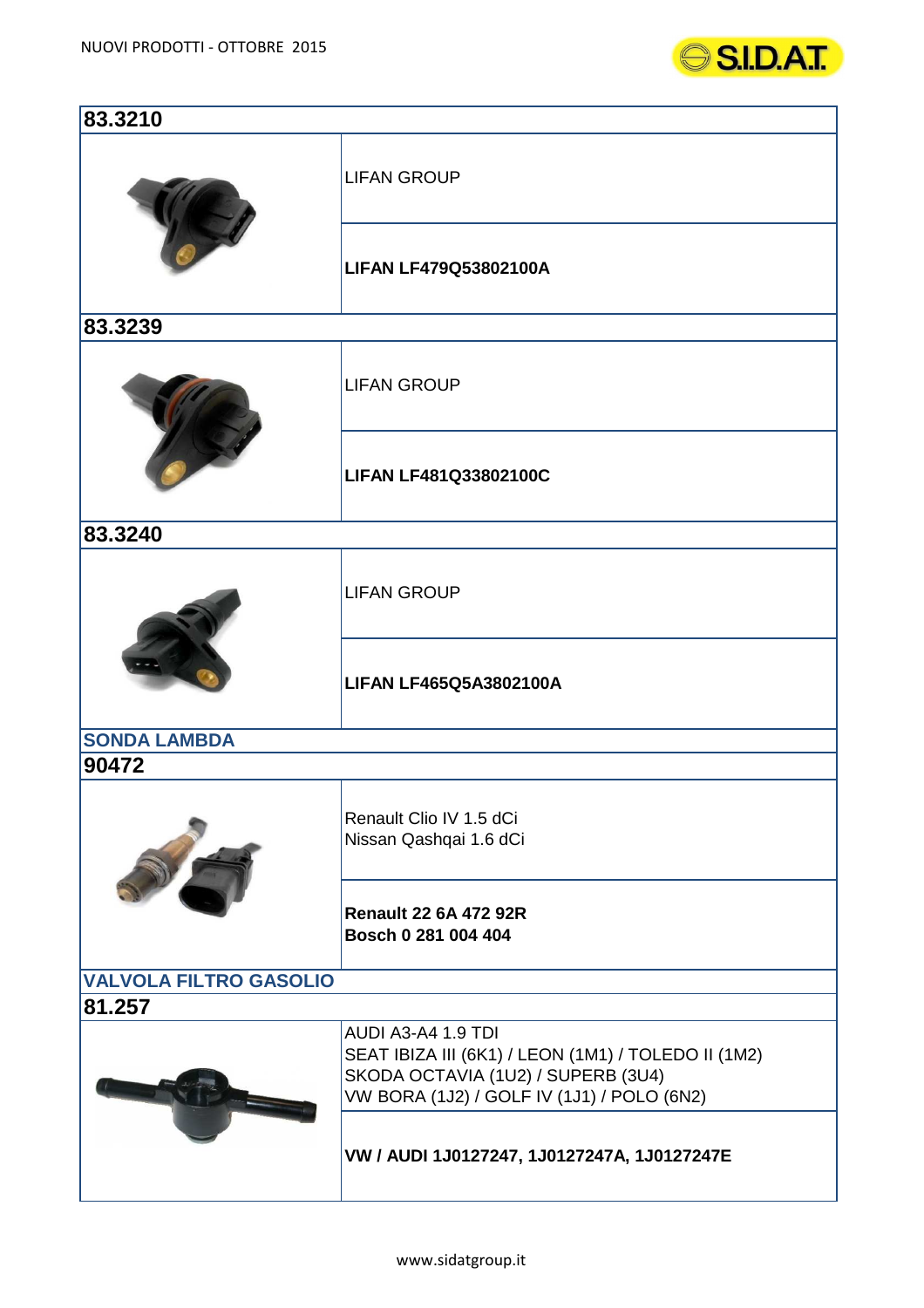

| <b>VALVOLE EGR</b> |                                                     |  |
|--------------------|-----------------------------------------------------|--|
| 83.1045            |                                                     |  |
|                    | <b>Ford Transit Connect</b><br>S-Max (WA6) 1.8 TDCi |  |
|                    | Ford 1668578                                        |  |
| 83.1062            |                                                     |  |
|                    | Hyundai i30<br>Kia Cee'd 1.4,1.6 CRDi               |  |
|                    | Hyundai 284102A300                                  |  |
| 83.1065            |                                                     |  |
|                    | Kia K2500, K2700                                    |  |
|                    | Kia 2846142610                                      |  |
| 83.1067            |                                                     |  |
|                    | <b>Ssangyong Rexton</b>                             |  |
|                    | <b>Ssangyong 6611403460</b>                         |  |
| <b>VALVOLE EGR</b> |                                                     |  |
| 83.1068            |                                                     |  |
|                    | Ssangyong Actyon, Kyron                             |  |
|                    | Ssangyong 664140026A                                |  |